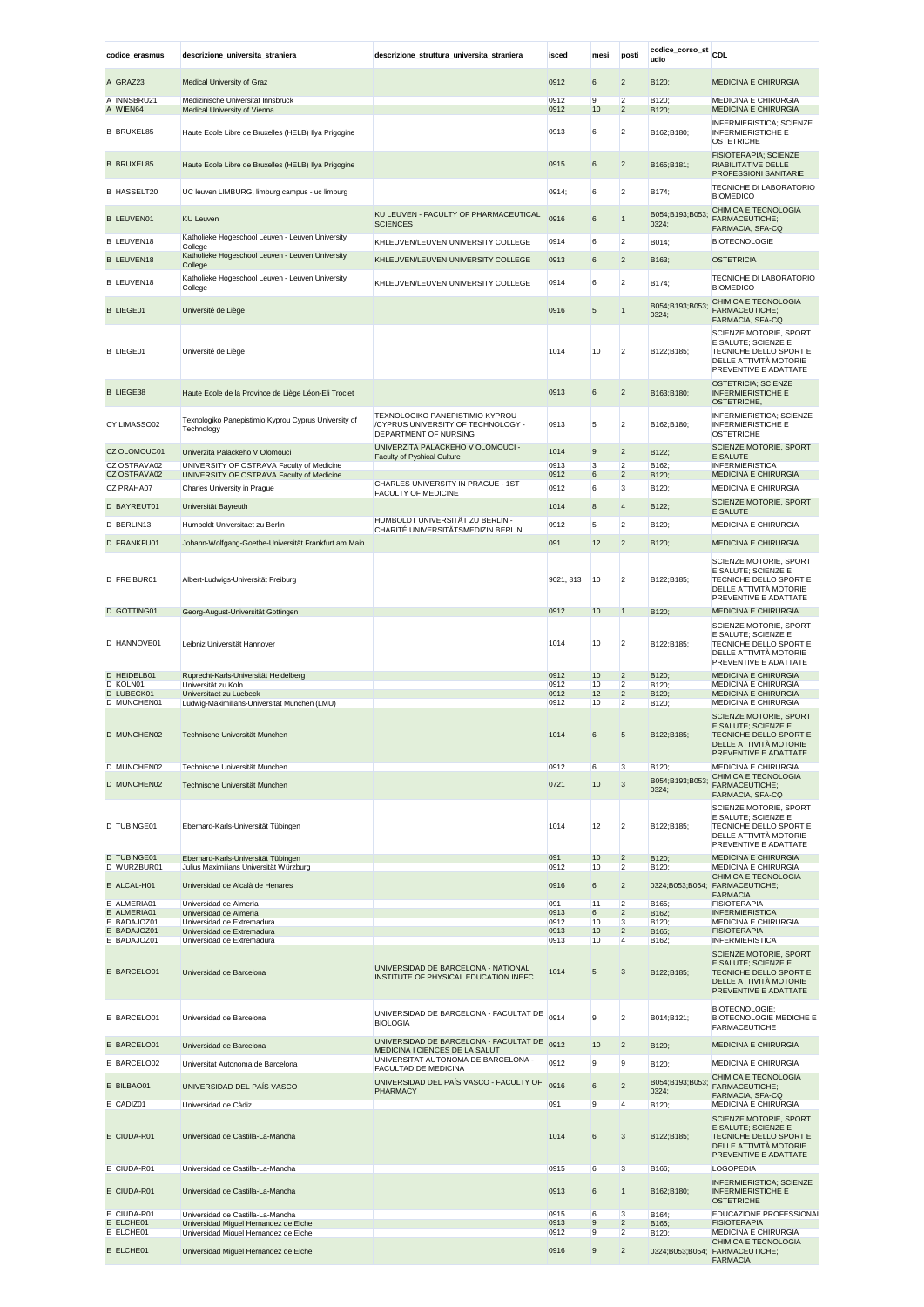| codice_erasmus             | descrizione_universita_straniera                                                          | descrizione_struttura_universita_straniera                                                 | isced         | mesi                 | posti                            | codice_corso_st<br>udio  | CDL                                                                                                                        |
|----------------------------|-------------------------------------------------------------------------------------------|--------------------------------------------------------------------------------------------|---------------|----------------------|----------------------------------|--------------------------|----------------------------------------------------------------------------------------------------------------------------|
| E GRANADA01                | Universidad de Granada                                                                    |                                                                                            | 0913          | 9                    | $\vert$ 1                        | B165;                    | <b>FISIOTERAPIA</b>                                                                                                        |
| E GRANADA01                | Universidad de Granada                                                                    | UNIVERSIDAD DE GRANADA - CAMPUS<br>UNIVERSITARIO MELILLA                                   | 0913          | $\boldsymbol{6}$     | $\overline{2}$                   | B162;                    | <b>INFERMIERISTICA</b>                                                                                                     |
| E GRANADA01                | Universidad de Granada                                                                    | UNIVERSIDAD DE GRANADA - CAMPUS                                                            | 0915          | 6                    | $\overline{2}$                   | B165;                    | <b>FISIOTERAPIA</b>                                                                                                        |
| E GRANADA01                | Universidad de Granada                                                                    | UNIVERSITARIO MELILLA                                                                      | 0912          | $\boldsymbol{9}$     | $5\phantom{.0}$                  | B120;                    | MEDICINA E CHIRURGIA                                                                                                       |
| E GRANADA01                | Universidad de Granada                                                                    |                                                                                            | 0913          | 9                    | $\vert$ 1                        | B162:                    | <b>INFERMIERISTICA</b>                                                                                                     |
| E GRANADA01                | Universidad de Granada                                                                    |                                                                                            | 0916          | 9                    | $\,$ 6                           | B054;B193;B053;<br>0324; | CHIMICA E TECNOLOGIA<br>FARMACEUTICHE;<br>FARMACIA, SFA-CQ                                                                 |
| E LA-CORU01                | Universidad de A Coruna                                                                   |                                                                                            | 0913          | 10                   | $\overline{2}$                   | B162;B180;               | INFERMIERISTICA; SCIENZE<br><b>INFERMIERISTICHE E</b><br><b>OSTETRICHE</b>                                                 |
| E LLEIDA01                 | Universitat de Lleida                                                                     |                                                                                            | 0914          | 10                   | $\overline{2}$                   | B014;B121;               | <b>BIOTECNOLOGIE:</b><br><b>BIOTECNOLOGIE MEDICHE E</b><br><b>FARMACEUTICHE</b>                                            |
| E MADRID03                 | Universidad Complutense de Madrid                                                         |                                                                                            | 0912          | 10                   | $\overline{4}$                   | B120;                    | MEDICINA E CHIRURGIA                                                                                                       |
| E MADRID03                 | Universidad Complutense de Madrid                                                         |                                                                                            | 0915, 9023 9  |                      | 3                                | B170;B207;               | DIETISTICA; SCIENZE<br>DELL'ALIMENTAZIONE                                                                                  |
| E MADRID03                 | Universidad Complutense de Madrid                                                         |                                                                                            | 0916          | 6                    | $\overline{2}$                   | B054;B193;B053;<br>0324; | CHIMICA E TECNOLOGIA<br>FARMACEUTICHE;<br>FARMACIA, SFA-CQ                                                                 |
| E MADRID04                 | Universidad Autònoma de Madrid                                                            |                                                                                            | 0912          | 10                   | $\overline{4}$                   | B120;                    | <b>MEDICINA E CHIRURGIA</b>                                                                                                |
| E MADRID18                 | Universidad Europea de Madrid                                                             |                                                                                            | 0916          | 10                   | $\overline{2}$                   | B014;                    | <b>BIOTECNOLOGIE</b><br>CHIMICA E TECNOLOGIA                                                                               |
| E MADRID18                 | Universidad Europea de Madrid                                                             | UNIVERSIDAD EUROPEA MADRID                                                                 | 0916          | $\,6$                | $\overline{c}$                   | B054;B193;B053;<br>0324; | FARMACEUTICHE;<br>FARMACIA, SFA-CQ                                                                                         |
| E MADRID18<br>E MADRID21   | Universidad Europea de Madrid<br>Universidad San Pablo                                    |                                                                                            | 0911<br>0915  | 10<br>6              | 3<br>$\overline{2}$              | B125;                    | ODONTOIATRIA<br><b>FISIOTERAPIA</b>                                                                                        |
| E MADRID21                 | Universidad San Pablo                                                                     |                                                                                            | 0911          | 6                    | $\overline{2}$                   | B165;<br>B125;           | <b>ODONTOIATRIA</b>                                                                                                        |
| E MADRID21                 | Universidad San Pablo                                                                     |                                                                                            | 0913          | 6                    | $\overline{2}$                   | B162;B180;               | <b>INFERMIERISTICA; SCIENZE</b><br><b>INFERMIERISTICHE E</b><br><b>OSTETRICHE</b>                                          |
| E MADRID21                 | Universidad San Pablo                                                                     |                                                                                            | 0912          | 10                   | 3                                | B120;                    | MEDICINA E CHIRURGIA                                                                                                       |
| E MADRID21                 | Universidad San Pablo                                                                     |                                                                                            | 0916          | $\boldsymbol{9}$     | 3                                | B054;B193;B053;          | CHIMICA E TECNOLOGIA<br>FARMACEUTICHE;                                                                                     |
|                            |                                                                                           |                                                                                            |               |                      |                                  | 0324;                    | FARMACIA, SFA-CQ                                                                                                           |
| E MALAGA01<br>E MALAGA01   | Universidad de Màlaga<br>Universidad de Màlaga                                            | UNIVERSIDAD DE MÁLAGA<br>UNIVERSIDAD DE MALAGA                                             | 091<br>0913   | 12<br>6              | 3<br>$\overline{c}$              | B120;<br>B162;           | <b>MEDICINA E CHIRURGIA</b><br><b>INFERMIERISTICA</b>                                                                      |
| E MURCIA01                 | Universidad de Murcia                                                                     |                                                                                            | 0913          | 6                    | $\overline{4}$                   | B162;B180;               | INFERMIERISTICA; SCIENZE<br><b>INFERMIERISTICHE E</b>                                                                      |
| E MURCIA01                 | Universidad de Murcia                                                                     |                                                                                            | 0911          | 9                    | 3                                | B125;                    | <b>OSTETRICHE</b><br><b>ODONTOIATRIA</b>                                                                                   |
| E MURCIA01                 | Universidad de Murcia                                                                     |                                                                                            | 0914, 0519    | 10                   | 3                                | B014;                    | <b>BIOTECNOLOGIE</b>                                                                                                       |
| E MURCIA05                 | Universidad Catolica San Antonio de Murcia                                                |                                                                                            | 1014          | 10                   | $\overline{c}$                   | B122;B185;               | SCIENZE MOTORIE, SPORT<br>E SALUTE; SCIENZE E<br>TECNICHE DELLO SPORT E<br>DELLE ATTIVITÀ MOTORIE<br>PREVENTIVE E ADATTATE |
| E MURCIA05                 | Universidad Catolica San Antonio de Murcia                                                |                                                                                            | 0913          | 10                   | $\overline{2}$                   | B165;B181;               | FISIOTERAPIA; SCIENZE<br>RIABILITATIVE DELLE<br>PROFESSIONI SANITARIE                                                      |
| E SALAMAN02                | Universidad de Salamanca                                                                  | UNIVERSIDAD DE SALAMANCA - ESCUELA<br>UNIVERSITARIA DE ENFERMERIA Y<br><b>FISIOTERAPIA</b> | 0913, 0915 10 |                      | $\mathbf{1}$                     | B165;                    | <b>FISIOTERAPIA</b>                                                                                                        |
| E SALAMAN02                | Universidad de Salamanca                                                                  | UNIVERSIDAD DE SALAMANCA - ESCUELA<br>UNIVERSITARIA DE ENFERMERIA Y<br><b>FISIOTERAPIA</b> | 0913, 0915 6  |                      | $\overline{2}$                   | B162;                    | <b>INFERMIERISTICA</b>                                                                                                     |
| E SALAMAN02                | Universidad de Salamanca                                                                  | UNIVERSIDAD DE SALAMANCA-FACULTAD DE<br>MEDECINA (12.0)                                    | 0912          | 9                    | 6                                | B120;                    | <b>MEDICINA E CHIRURGIA</b>                                                                                                |
| E SANTIAG01                | Universidad de Santiago de Compostela                                                     |                                                                                            | 0913          | 9                    | $\overline{2}$                   | B162;                    | <b>INFERMIERISTICA</b><br>CHIMICA E TECNOLOGIA                                                                             |
| E SANTIAG01                | Universidad de Santiago de Compostela                                                     |                                                                                            | 0916          | $\boldsymbol{9}$     | $\overline{2}$                   | B054;B193;B053;<br>0324; | FARMACEUTICHE;<br>FARMACIA, SFA-CQ                                                                                         |
| E SEVILLA01                | Universidad de Sevilla                                                                    | UNIVERSIDAD DE SEVILLA, FACULTAD DE<br><b>MEDICINA</b>                                     | 0914          | 6                    | $\overline{2}$                   | B174;                    | TECNICHE DI LABORATORIO<br><b>BIOMEDICO</b><br>CHIMICA E TECNOLOGIA                                                        |
| E SEVILLA01                | Universidad de Sevilla                                                                    | UNIVERSIDAD DE SEVILLA                                                                     | 0916          | $\mathbf{3}$         | $\mathbf{1}$                     | 0324;B053;B054;          | FARMACEUTICHE;<br><b>FARMACIA</b>                                                                                          |
| E SEVILLA01<br>E SEVILLA01 | Universidad de Sevilla<br>Universidad de Sevilla                                          |                                                                                            | 0912<br>0913  | 10<br>6              | 8<br>$\overline{2}$              | B120;<br>B165;           | MEDICINA E CHIRURGIA<br><b>FISIOTERAPIA</b>                                                                                |
| E SEVILLA01                | Universidad de Sevilla                                                                    |                                                                                            | 0913          | 6                    | $\overline{2}$                   | B162;                    | <b>INFERMIERISTICA</b><br>CHIMICA E TECNOLOGIA                                                                             |
| E SEVILLA01                | Universidad de Sevilla                                                                    |                                                                                            | 0916          | $\boldsymbol{9}$     | $\overline{2}$                   | B054;B193;B053;<br>0324; | FARMACEUTICHE;<br>FARMACIA, SFA-CQ                                                                                         |
| E TARRAGO01                | Universitat Rovira I Virgili                                                              | UNIVERSITAT ROVIRA I VIRGILI - Faculty of<br>Oenology                                      | 0914          | 6                    | $\overline{2}$                   | B014;B121;               | <b>BIOTECNOLOGIE:</b><br>BIOTECNOLOGIE MEDICHE E<br><b>FARMACEUTICHE</b>                                                   |
| E VALENCI01                | Universitat de València                                                                   |                                                                                            | 0912          | 10                   | $\overline{4}$                   | B120;                    | <b>MEDICINA E CHIRURGIA</b>                                                                                                |
| E VALENCI01<br>E VALENCI11 | Universitat de València<br>UNIVERSIDAD CATOLICA DE VALENCIA "SAN                          |                                                                                            | 0913<br>0911  | 9<br>$6\phantom{1}6$ | $\overline{2}$<br>$\overline{2}$ | B162;<br>B125;           | <b>INFERMIERISTICA</b><br><b>ODONTOIATRIA</b>                                                                              |
| E VALENCI11                | <b>VICENTE MARTIR"</b><br>UNIVERSIDAD CATOLICA DE VALENCIA "SAN<br><b>VICENTE MARTIR"</b> |                                                                                            | 1014          | 9                    | $\overline{4}$                   | B122;B185;               | SCIENZE MOTORIE, SPORT<br>E SALUTE; SCIENZE E<br>TECNICHE DELLO SPORT E<br>DELLE ATTIVITÀ MOTORIE<br>PREVENTIVE E ADATTATE |
| E VALLADO01                | Universidad de Valladolid                                                                 | UNIVERSIDAD DE VALLADOLID, FACULTAD DE<br><b>CIENCIAS</b>                                  | 0531          | 6                    | $\overline{2}$                   | 0324;B053;B054;          | CHIMICA E TECNOLOGIA<br>FARMACEUTICHE;                                                                                     |
| E VALLADO01                | Universidad de Valladolid                                                                 |                                                                                            | 0912          | 9                    | $\overline{1}$                   | B120;                    | <b>FARMACIA</b><br>MEDICINA E CHIRURGIA                                                                                    |
| E VIGO01<br>E ZARAGOZ01    | Universidade de Vigo<br>Universidad de Zaragoza                                           |                                                                                            | 0913<br>0911  | 6<br>10              | $\overline{4}$<br>$\overline{2}$ | B162;<br>B125;           | <b>INFERMIERISTICA</b><br><b>ODONTOIATRIA</b>                                                                              |
| E ZARAGOZ01                | Universidad de Zaragoza                                                                   |                                                                                            | 1014          | 10                   | $\overline{c}$                   | B122;                    | SCIENZE MOTORIE, SPORT                                                                                                     |
| E ZARAGOZ01                | Universidad de Zaragoza                                                                   |                                                                                            | 091           | 10                   | $\overline{4}$                   | B120;                    | E SALUTE<br><b>MEDICINA E CHIRURGIA</b>                                                                                    |
| E ZARAGOZ07                | UNIVERSIDAD SAN JORGE                                                                     |                                                                                            | 0913          | $\,6$                | $\overline{c}$                   | B162;B180;               | <b>INFERMIERISTICA; SCIENZE</b><br><b>INFERMIERISTICHE E</b>                                                               |
| E ZARAGOZ07                | UNIVERSIDAD SAN JORGE                                                                     |                                                                                            | 0916, 0914 10 |                      | 1                                | B183;B174;               | <b>OSTETRICHE</b><br>TECNICHE DI LABORATORIO<br>BIOMEDICO; SCIENZE DELLE<br>PROFESSIONI SANITARIE<br>TECNICHE DIAGNOSTICHE |
| E ZARAGOZ07                | UNIVERSIDAD SAN JORGE                                                                     |                                                                                            | 0915          | 6                    | $\overline{2}$                   | B165;B181;               | FISIOTERAPIA; SCIENZE<br>RIABILITATIVE DELLE<br>PROFESSIONI SANITARIE                                                      |
| E ZARAGOZ07                | UNIVERSIDAD SAN JORGE                                                                     |                                                                                            | 0916          | 10                   | $\overline{1}$                   | B054;B193;B053;<br>0324; | CHIMICA E TECNOLOGIA<br>FARMACEUTICHE;<br>FARMACIA, SFA-CQ                                                                 |
| E ZARAGOZ07                | UNIVERSIDAD SAN JORGE                                                                     |                                                                                            | 1014;         | 10                   | $\overline{c}$                   | B122;B185;               | SCIENZE MOTORIE, SPORT<br>E SALUTE; SCIENZE E<br>TECNICHE DELLO SPORT E<br>DELLE ATTIVITÀ MOTORIE<br>PREVENTIVE E ADATTATE |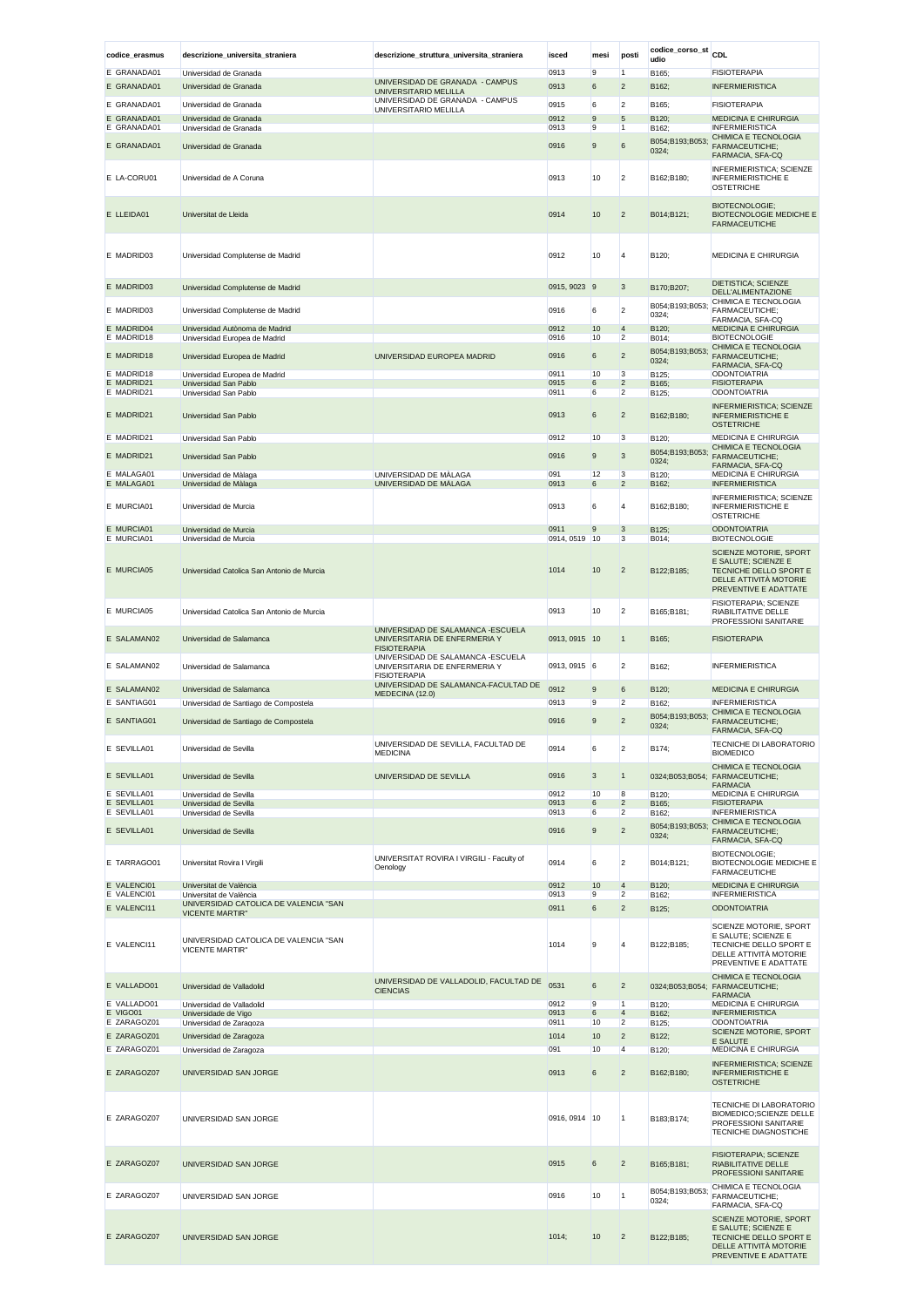| codice_erasmus             | descrizione_universita_straniera                                                                              | descrizione_struttura_universita_straniera                             | isced        | mesi       | posti                            | codice_corso_st<br>udio  | CDL                                                                                                                               |
|----------------------------|---------------------------------------------------------------------------------------------------------------|------------------------------------------------------------------------|--------------|------------|----------------------------------|--------------------------|-----------------------------------------------------------------------------------------------------------------------------------|
| F ANGERS01                 | Université d'Angers                                                                                           |                                                                        | 0912         | 10         | $\overline{2}$                   | B120;                    | MEDICINA E CHIRURGIA                                                                                                              |
| F CAEN05                   | ECOLE NATIONALE SUPERIEURE D'INGENIEURS DE<br><b>CAEN</b>                                                     |                                                                        | 0916         | 6          | $\overline{2}$                   | 0324;B053;B054;          | CHIMICA E TECNOLOGIA<br><b>FARMACEUTICHE;</b><br><b>FARMACIA</b>                                                                  |
| F LEVALLO05                | IFSI DE L'INSTITUT HOSPITALIER FRANCO<br><b>BRITANNIQUE</b>                                                   |                                                                        | 0913         | 6          | $\overline{2}$                   | B162;B180;               | INFERMIERISTICA; SCIENZE<br><b>INFERMIERISTICHE E</b><br><b>OSTETRICHE</b>                                                        |
| F LYON01                   | Université Claude Bernard (Lyon I)                                                                            |                                                                        | 1014         | 6          | 5                                | B122;B185;               | <b>SCIENZE MOTORIE, SPORT</b><br>E SALUTE; SCIENZE E<br>TECNICHE DELLO SPORT E<br>DELLE ATTIVITÀ MOTORIE<br>PREVENTIVE E ADATTATE |
| F LYON01                   | Université Claude Bernard (Lyon I)<br>CROIX ROUGE FRANCAISE - INSTITUT REGIONAL                               |                                                                        | 0911         | 6          | $\overline{2}$                   | B125;                    | ODONTOIATRIA                                                                                                                      |
| F LYON43                   | DE FORMATION SANITAIRE ET SOCIALE RHÔNE-<br>ALPES (CRF-IRFSS<br>RA)                                           |                                                                        | 0913         | 3          | $\overline{c}$                   | B162;B180;               | <b>INFERMIERISTICA: SCIENZE</b><br><b>INFERMIERISTICHE E</b><br><b>OSTETRICHE</b>                                                 |
| F METZ29                   | INSTITUT DE FORMATION EN SOINS INFIRMIERS DE<br><b>FORBACH</b>                                                |                                                                        | 0913         | 3          | $\overline{2}$                   | B162:                    | <b>INFERMIERISTICA</b>                                                                                                            |
| F METZ33                   | INSTITUTS DE FORMATION EN SOINS INFIRMIERS<br>CHRMETZ-THIONVILLEINSTITUTS DE FORMATION<br>EN SOINS INFIRMIERS |                                                                        | 0913         | 3          | 4                                | B162;B180;               | <b>INFERMIERISTICA; SCIENZE</b><br><b>INFERMIERISTICHE E</b><br><b>OSTETRICHE</b>                                                 |
| F NANCY40                  | INSTITUT DE FORMATION EN SOINS INFIRMIERS<br><b>LIONNOIS</b><br><b>NANCY</b>                                  |                                                                        | 0913         | 3          | $\overline{2}$                   | B162;B180;               | INFERMIERISTICA; SCIENZE<br><b>INFERMIERISTICHE E</b><br>OSTETRICHE                                                               |
| F NANTES01                 | UNIVERSITÉ DE NANTES                                                                                          |                                                                        | 916          | 10         | $\overline{c}$                   |                          | CHIMICA E TECNOLOGIA<br>B054;B193;B053; FARMACEUTICHE;                                                                            |
| F ORLEANS01                | Université d'Orléans                                                                                          | UNIVERSITE D'ORLEANS - COLLEGIUM<br>SCIENCES ET TECHNIQUES             | 051          | 6          | $\overline{2}$                   | B014;B121;               | FARMACIA, SFA-CQ<br>BIOTECNOLOGIE;<br>BIOTECNOLOGIE MEDICHE E<br><b>FARMACEUTICHE</b>                                             |
| F ORLEANS01                | Université d'Orléans                                                                                          | UNIVERSITÉ D'ORLEANS COST - COLLEGIUM<br><b>SCIENCES ET TECHNIQUES</b> | 0916         | 6          | $\overline{2}$                   | B054;B193;B053;<br>0324; | CHIMICA E TECNOLOGIA<br><b>FARMACEUTICHE:</b><br>FARMACIA, SFA-CQ                                                                 |
| F PARIS010                 | Université de Paris X -Nanterre                                                                               | UNIVERSITÉ DE PARIS X -NANTERRE - UFR<br><b>STAPS</b>                  | 1014         | 6          | $\overline{2}$                   | B122;B185;               | SCIENZE MOTORIE, SPORT<br>E SALUTE; SCIENZE E<br>TECNICHE DELLO SPORT E<br>DELLE ATTIVITÀ MOTORIE<br>PREVENTIVE E ADATTATE        |
| F PARIS011                 | Université de Paris-Sud (Paris XI)                                                                            |                                                                        | 0916         | 9          | $\overline{2}$                   | B054;B193;B053;<br>0324; | CHIMICA E TECNOLOGIA<br>FARMACEUTICHE;<br>FARMACIA, SFA-CQ                                                                        |
| F PARIS482                 | UNIVERSITE DE PARIS                                                                                           |                                                                        | 0912         | 9          | $\overline{4}$                   | B120;                    | MEDICINA E CHIRURGIA                                                                                                              |
| F PARIS482                 | UNIVERSITE DE PARIS                                                                                           |                                                                        | 1015         | 10         | $\overline{2}$                   | B122;B185;               | <b>SCIENZE MOTORIE, SPORT</b><br>E SALUTE; SCIENZE E<br>TECNICHE DELLO SPORT E<br>DELLE ATTIVITÀ MOTORIE<br>PREVENTIVE E ADATTATE |
| F PARIS482                 | UNIVERSITE DE PARIS                                                                                           |                                                                        | 0916         | 6          | $\overline{4}$                   |                          | CHIMICA E TECNOLOGIA<br>0324;B053;B054; FARMACEUTICHE;<br><b>FARMACIA</b>                                                         |
| F REIMS01                  | Université de Reims Champagne-Ardenne Villa Douce                                                             |                                                                        | 0916         | 3          | $\overline{c}$                   | 0324;B053;B054;          | CHIMICA E TECNOLOGIA<br>FARMACEUTICHE;<br><b>FARMACIA</b>                                                                         |
| F RENNES01                 | Université de Rennes I                                                                                        | UNIVERSITÉ DE RENNES I - Faculty of Medicine                           | 0912;        | 10         | 3                                | B120;                    | MEDICINA E CHIRURGIA                                                                                                              |
| F STRASBO48<br>F TOULOUS03 | University of Strasbourg<br>Université Paul Sabatier (Toulouse III)                                           |                                                                        | 0912<br>0911 | 10<br>6    | $\mathbf{1}$<br>2                | B120;<br>B125;           | <b>MEDICINA E CHIRURGIA</b><br><b>ODONTOIATRIA</b>                                                                                |
| F TOULOUS03                | Université Paul Sabatier (Toulouse III)                                                                       |                                                                        | 0916         | 6          | $\overline{2}$                   | B054;B193;B053;<br>0324; | CHIMICA E TECNOLOGIA<br>FARMACEUTICHE;                                                                                            |
| G ATHINE01                 | National & Kapodistrian University of Athens/ Ethniko kai<br>Kapodistriako Panepistimio                       |                                                                        | 0916         | 6          | $\overline{2}$                   |                          | FARMACIA SFA-CO<br>CHIMICA E TECNOLOGIA<br>0324;B053;B054; FARMACEUTICHE;                                                         |
| G IOANNIN01                | PANEPISTIMIO IOANNINON UNIVERSITY OF                                                                          |                                                                        | 0912         | 6          | $\overline{2}$                   | B120;                    | <b>FARMACIA</b><br>MEDICINA E CHIRURGIA                                                                                           |
| G KRITIS01                 | <b>IOANNINA</b><br>Panepistimio Kritis (University of Crete)                                                  | PANEPISTIMIO KRITIS (UNIVERSITY OF CRETE)                              | 0916         | 3          | $\overline{2}$                   |                          | CHIMICA E TECNOLOGIA<br>0324;B053;B054; FARMACEUTICHE;                                                                            |
| G THESSAL01                | Aristoteleio Panepistimio Thessalonikis                                                                       | - Department of Chemistry                                              | 0916         | 6          | 3                                | B054;B193;B053;<br>0324; | <b>FARMACIA</b><br>CHIMICA E TECNOLOGIA<br>FARMACEUTICHE;                                                                         |
| G VOLOS01                  | PANEPISTIMIO THESSALIAS/ University of Thessaly                                                               |                                                                        | 0914         | 6          | $\overline{2}$                   | B014;B121;               | FARMACIA, SFA-CQ<br><b>BIOTECNOLOGIE:</b><br>BIOTECNOLOGIE MEDICHE E                                                              |
| HR SPLIT01                 | University of Split                                                                                           | UNIVERSITY OF SPLIT, FACULTY OF MEDICINE                               | 0912         | 5          | $\overline{2}$                   | B120;                    | <b>FARMACEUTICHE</b><br><b>MEDICINA E CHIRURGIA</b>                                                                               |
| HR ZAGREB01                | University of Zagreb                                                                                          |                                                                        | 0912         | 5          | $\mathbf{1}$                     | B120;                    | MEDICINA E CHIRURGIA                                                                                                              |
| HU BUDAPES08               | Semmelweiss University                                                                                        |                                                                        | 912          | 10         | $\overline{c}$                   | B120:                    | <b>MEDICINA E CHIRURGIA</b><br>BIOTECNOLOGIE;                                                                                     |
| HU PECS01                  | University of Pécs                                                                                            | UNIVERSITY OF PECS                                                     | 0914         | 3          | $\overline{2}$                   | B014;B121;               | BIOTECNOLOGIE MEDICHE E<br><b>FARMACEUTICHE</b>                                                                                   |
| HU SZEGED01                | Szegedi Tudomanyegyetem University of Szeged                                                                  |                                                                        | 091          | 10         | $\overline{2}$                   | B120;                    | MEDICINA E CHIRURGIA                                                                                                              |
| IRLDUBLIN01                | University of Dublin - Trinity College                                                                        |                                                                        | 0914         | 6          | 1                                | B014;B121;               | <b>BIOTECNOLOGIE:</b><br>BIOTECNOLOGIE MEDICHE E<br><b>FARMACEUTICHE</b>                                                          |
| IRLDUBLIN02                | University College Dublin                                                                                     |                                                                        | 0531         | 3          | $\overline{2}$                   | 0324;B053;B054;          | CHIMICA E TECNOLOGIA<br><b>FARMACEUTICHE;</b><br><b>FARMACIA</b>                                                                  |
| LT KAUNAS04                | UniversityLietuvos Kuno Kulturos Akademija/Lithuanian<br>Sports                                               |                                                                        | 1014         | 6          | $\overline{2}$                   | B122;B185;               | SCIENZE MOTORIE, SPORT<br>E SALUTE; SCIENZE E<br>TECNICHE DELLO SPORT E<br>DELLE ATTIVITÀ MOTORIE<br>PREVENTIVE E ADATTATE        |
| LT KAUNAS13<br>LV RIGA01   | Lithuanian University of Health Sciences<br>University of Latvia                                              |                                                                        | 0912<br>0912 | 10<br>4    | $\overline{2}$<br>2              | B120;<br>B120;           | <b>MEDICINA E CHIRURGIA</b><br>MEDICINA E CHIRURGIA                                                                               |
| MT MALTA01<br>P AVEIRO01   | Università Tà Malta<br>Universidade de Aveiro                                                                 | UNIVERSIDADE DE AVEIRO - Dept of Chemistry                             | 0913<br>0510 | 10<br>5    | $\overline{c}$<br>$\overline{2}$ | B162:<br>B121;           | <b>INFERMIERISTICA</b><br>BIOTECNOLOGIE MEDICHE E                                                                                 |
| P AVEIRO01                 | Universidade de Aveiro                                                                                        | UNIVERSIDADE DE AVEIRO                                                 | 0531, 0916 9 |            | $\overline{2}$                   | 0324;B053;B054;          | <b>FARMACEUTICHE</b><br>CHIMICA E TECNOLOGIA<br><b>FARMACEUTICHE;</b>                                                             |
| P BRAGA01                  | Universidade do Minho                                                                                         |                                                                        | 0913         | 6          | $\overline{2}$                   | B162:                    | <b>FARMACIA</b><br><b>INFERMIERISTICA</b>                                                                                         |
| P COIMBRA01                | Universidade de Coimbra                                                                                       |                                                                        | 1014         | 10         | $\overline{2}$                   | B122;B185;               | SCIENZE MOTORIE, SPORT<br>E SALUTE; SCIENZE E<br>TECNICHE DELLO SPORT E<br>DELLE ATTIVITÀ MOTORIE<br>PREVENTIVE E ADATTATE        |
| P LISBOA03                 | UNIVERSIDADE NOVA DE LISBOA                                                                                   | UNIVERSIDADE NOVA DE LISBOA -<br>FACULTADE DE CIENCIAS MEDICAS         | 0912         | 10         | $\overline{2}$                   | B120;                    | MEDICINA E CHIRURGIA                                                                                                              |
| P LISBOA05                 | Instituto Politécnico de Lisboa/ESTESL                                                                        |                                                                        | 0915         | $\sqrt{5}$ | $\overline{c}$                   | B165;                    | <b>FISIOTERAPIA</b>                                                                                                               |